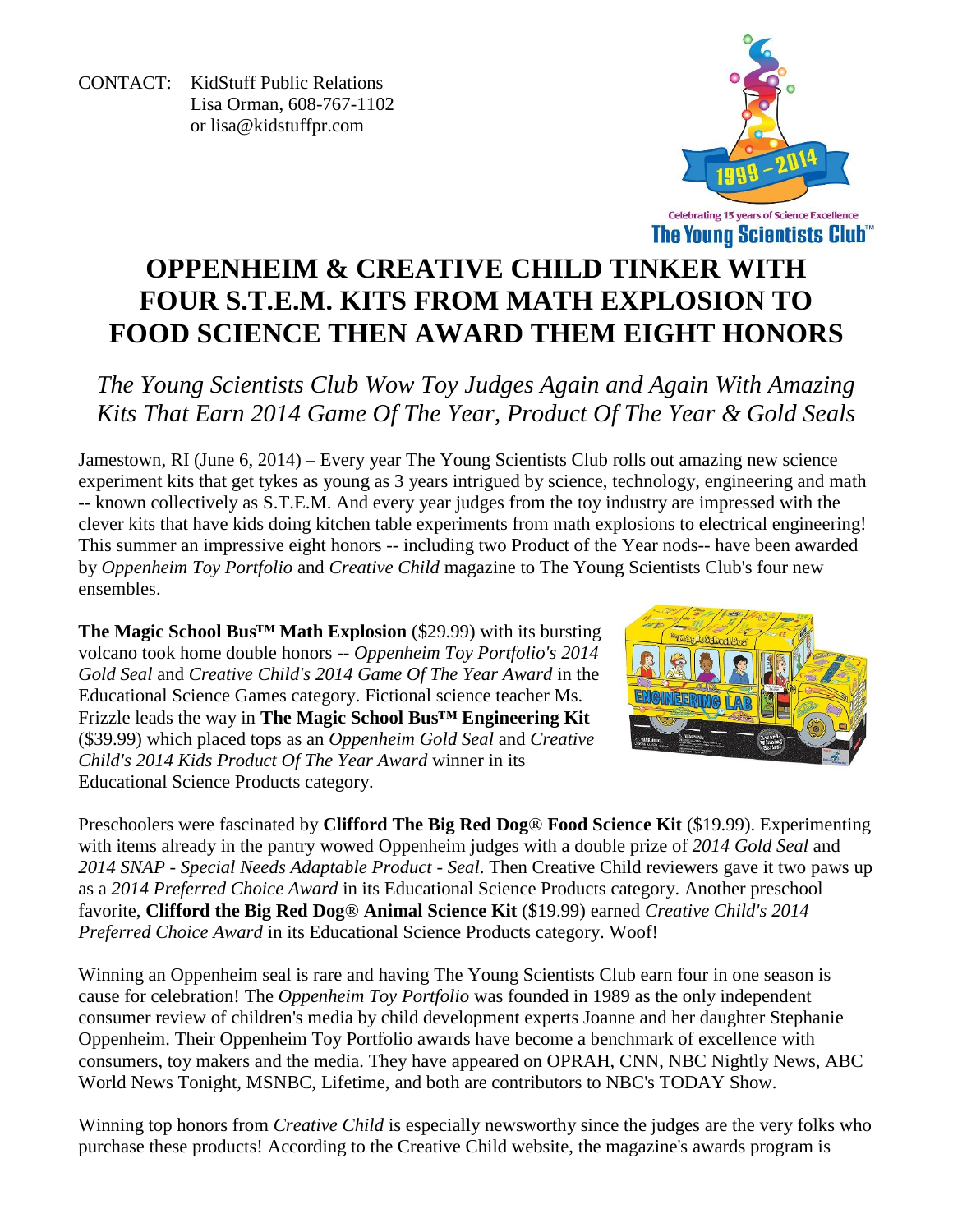unique in that all products submitted are reviewed by moms, music educators and early education professionals. Look for the winning products in the 2014 holiday issue of Creative Child Magazine.

The eight 2014 awards (and judges comments) given to The Young Scientist Club kits include:

**[Magic School Bus Math Explosion](http://toyportfolio.com/SingleProduct.php?ProductID=7904) • Ages 6+ • \$29.99**  *2014 Oppenheim Toy Portfolio's 2014 Gold Seal 2014 Creative Child 2014 Game Of The Year* • Educational Science Games category

"Math Explosion makes math a blast! Basically, this is a flashcard game, except it does not come with premade cards. You get to select the ones that match your child's individual needs," begins the Oppenheim review. "Here's how it works. Players take turns answering math facts and if they get the right answer they advance on the board... with a chance to add a



spoonful of baking soda to the playing piece cup. The first to reach the volcano gets to pour the baking soda into the volcano. You could say this game is a blast, with kids racing to be the one to set off the explosion, which, by the way collects neatly in a tray provided. Science and math, a fun combo for kids at various grade levels."



**Magic School Bus Engineering Kit • Ages 5+ • \$39.99** *2014 Oppenheim Toy Portfolio Gold Seal 2014 Creative Child 2014 Kids Product Of The Year* • Educational Science Products category

"Our 7 & 9-year old testers had good fun exploring Ms. Frizzles wonderful world of engineering," reports the Oppenheim review. "Their mom wrote the kit was 'high on educational

value, high on adult participation.' There are experiments that involve designing a car, constructing a bridge, building a solar oven, a submarine, and an electric game and many other activities. Our testers liked the balloon jet experiment best. An active way to introduce them to the world of chemical, electrical, mechanical and civil engineering. The bus-shaped kit comes with 33 easy-to-understand and follow experiment cards, a notebook for recording experiments, and is chock full of science components: a solar panel, motor, buzzer, electric wires, and lots more. Another good choice for playful and engaging STEM learning."

## **Clifford The Big Red Dog Food Science Kit • Ages 3+ • \$19.99**

*2014 Oppenheim Toy Portfolio Gold Seal 2014 Oppenheim Toy Portfolio SNAP Seal 2014 Creative Child Preferred Choice •* Educational Science Products

"One of the award-winning Young Scientist Club kits designed for preschoolers. These are age appropriate experiments for parent & child projects," starts the Oppenheim report. "An interesting way to introduce preschoolers to some fundamental science experiences. The kit contains a paper booklet with recipes for each experiment and some minimal plastic pieces: a funnel, tray, test tubes, two so-called cups, a lab tray, pipette, spoon, clothespin, special papers, and sticks for rock candy making." The reviewer concludes, "the ideas here are going to be appealing to kids and promote the world of STEM right from the start."